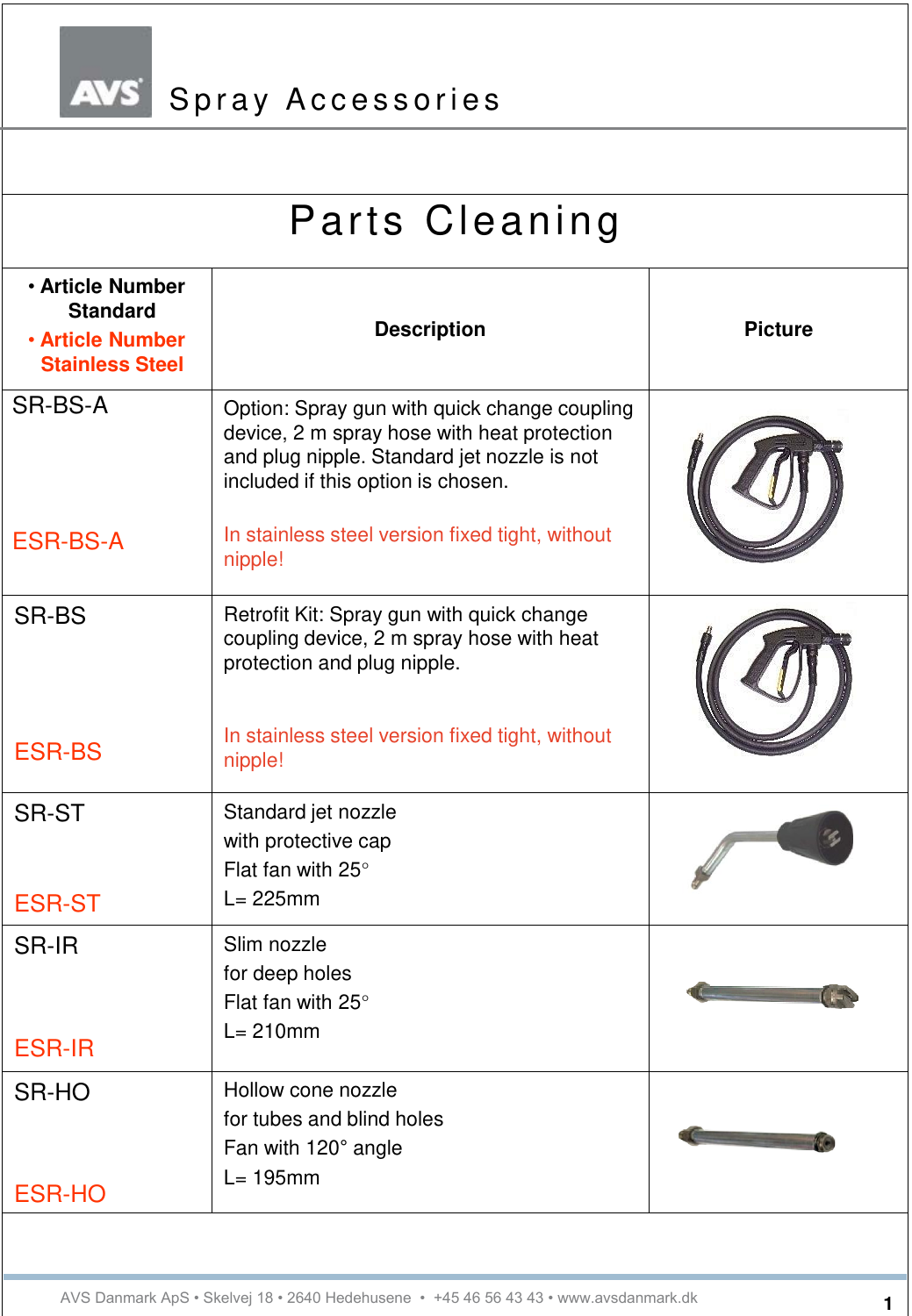AVS Spray Accessories

| <b>Description</b>                                                                          | <b>Picture</b>                                                                                           |
|---------------------------------------------------------------------------------------------|----------------------------------------------------------------------------------------------------------|
| Rigid, thin nozzle<br>for blind holes and tubes<br>Diffused jet<br>$D = 4$ mm, $L = 245$ mm |                                                                                                          |
|                                                                                             |                                                                                                          |
| Rigid, thin nozzle<br>for blind holes and collectors of<br>electrostatic filters            |                                                                                                          |
| D= 5 mm, L= 355 mm                                                                          |                                                                                                          |
| Flexible nozzle<br>for holes and tubes<br>2 diffused jets at 180° angle on the side         |                                                                                                          |
| Needle jet nozzle with protective cap<br>for stubborn grime                                 |                                                                                                          |
| $L = 225$ mm                                                                                |                                                                                                          |
| Synthetic brush-nozzle<br>for surfaces                                                      |                                                                                                          |
|                                                                                             |                                                                                                          |
| Stainless steel brush-nozzle<br>for stubborn grime                                          |                                                                                                          |
|                                                                                             |                                                                                                          |
|                                                                                             | 4 diffused jets at 90° angle<br>$L = 510$ mm<br>Jet diameter $\sim$ 1 mm<br>$L = 140$ mm<br>$L = 125$ mm |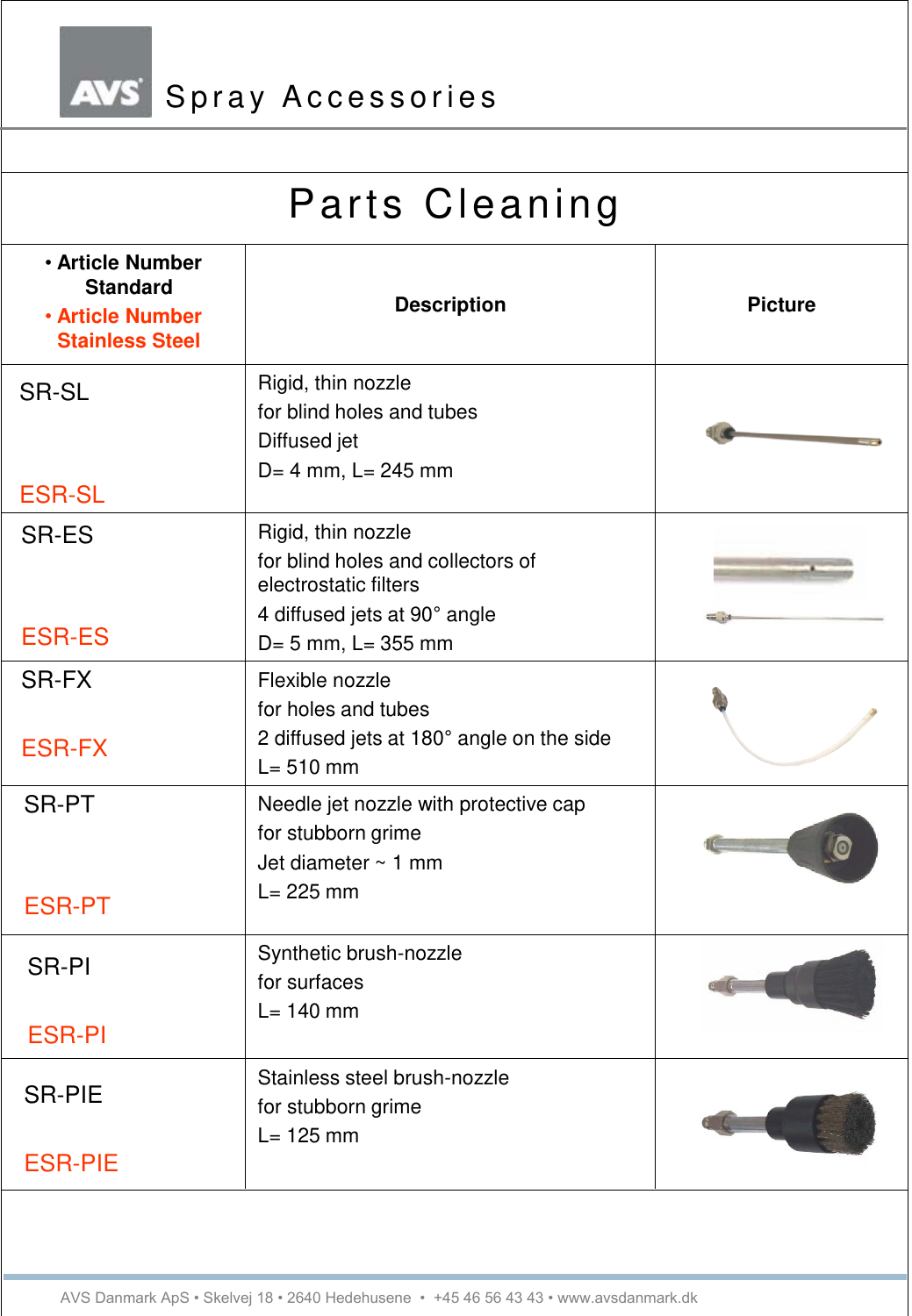

| <b>. Article Number</b><br><b>Standard</b><br><b>. Article Number</b><br><b>Stainless Steel</b> | <b>Description</b>                                                                                                | <b>Picture</b> |
|-------------------------------------------------------------------------------------------------|-------------------------------------------------------------------------------------------------------------------|----------------|
| SR-BA                                                                                           | Adapter for Mink brushes in variable<br>configurations                                                            |                |
| <b>SR-TB</b>                                                                                    | Brush plate Mink incl. adapter SR-BA<br>$D = 45$ mm<br>$L = 90$ mm                                                |                |
| <b>SR-FA</b>                                                                                    | Off-center nozzle with high performance for<br>surfaces. Reduced temperature and pressure<br>at high throughputs. | asymmetrische  |
| <b>ESR-FA</b>                                                                                   | Only for series 1000<br>$L = 210$ mm                                                                              | lachstrahl     |
| <b>SR-ND</b>                                                                                    | Thin needle jet nozzle with protective cap for<br>small holes and blind holes<br>Minimum pressure 4 bar           |                |
| <b>ESR-ND</b>                                                                                   | Outer $D = 2.5$ mm, $L = 90$ mm                                                                                   |                |
| <b>SR-RT</b>                                                                                    | Rotary table in aluminium<br>Max. load capacity 40 kg<br>$D = 300$ mm                                             |                |
| <b>SR-AUN</b>                                                                                   | Holder for changeable inserts<br>Stainless steel, fits on collector rim<br>$L = 400$ mm                           |                |
| SR-SM                                                                                           | Grid protection mat, vinyl<br>for model 1000 SR<br>900 x 600 x 14 mm                                              |                |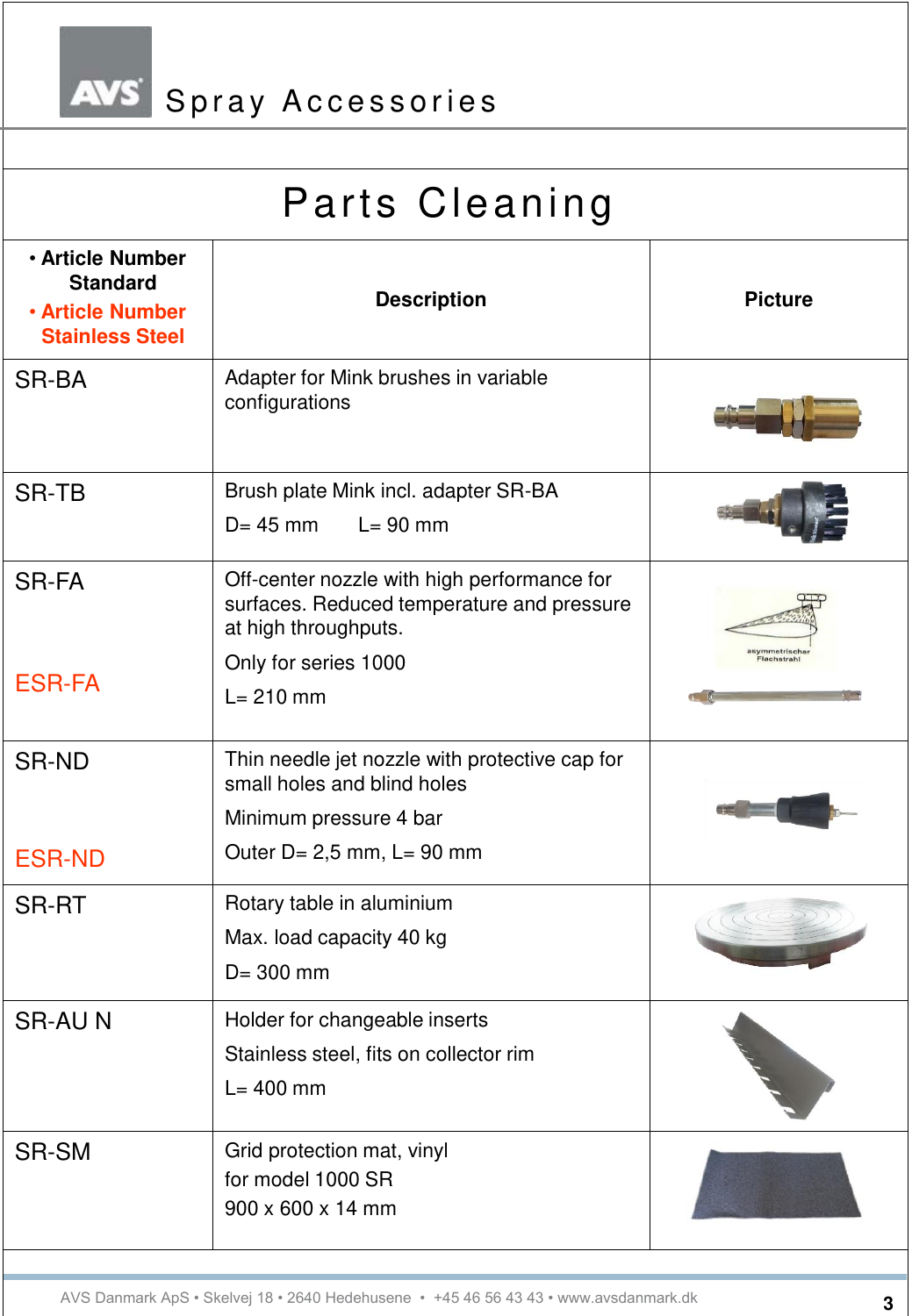AVS Spray Accessories

## Machines and large parts cleaning

| <b>. Article Number</b><br><b>Standard</b><br><b>. Article Number</b><br><b>Stainless Steel</b> | <b>Description</b>                                                                                                                                                  | <b>Picture</b> |
|-------------------------------------------------------------------------------------------------|---------------------------------------------------------------------------------------------------------------------------------------------------------------------|----------------|
| SR-BSL-A                                                                                        | Option: Spray gun for lance with manual screw<br>connection, 5m spray hose, heat protection<br>and nipple. Standard lance not included if this<br>option is chosen. |                |
| <b>ESR-BSL-A</b>                                                                                | In stainless steel version fixed tight, without<br>nipple!                                                                                                          |                |
| <b>SR-BSL</b>                                                                                   | Retrofit kit: Spray gun for lance with manual<br>screw connection, 5m spray hose, heat<br>protection and nipple.                                                    |                |
| <b>ESR-BSL</b>                                                                                  | In stainless steel version fixed tight, without<br>nipple!                                                                                                          |                |
| <b>SR-DV</b>                                                                                    | Pressure adjuster at the pistol<br>$L = 80$ mm                                                                                                                      |                |
| <b>SR-AD</b>                                                                                    | Adapter from manual screw connection to<br>quick change coupling<br>$L = 88$ mm                                                                                     |                |
| <b>SR-LH</b><br><b>SRK-LH</b>                                                                   | Bracket for 3 spray lances, mountable at<br>handle of cleaning machine<br>$L = 200$ mm                                                                              |                |
|                                                                                                 |                                                                                                                                                                     |                |